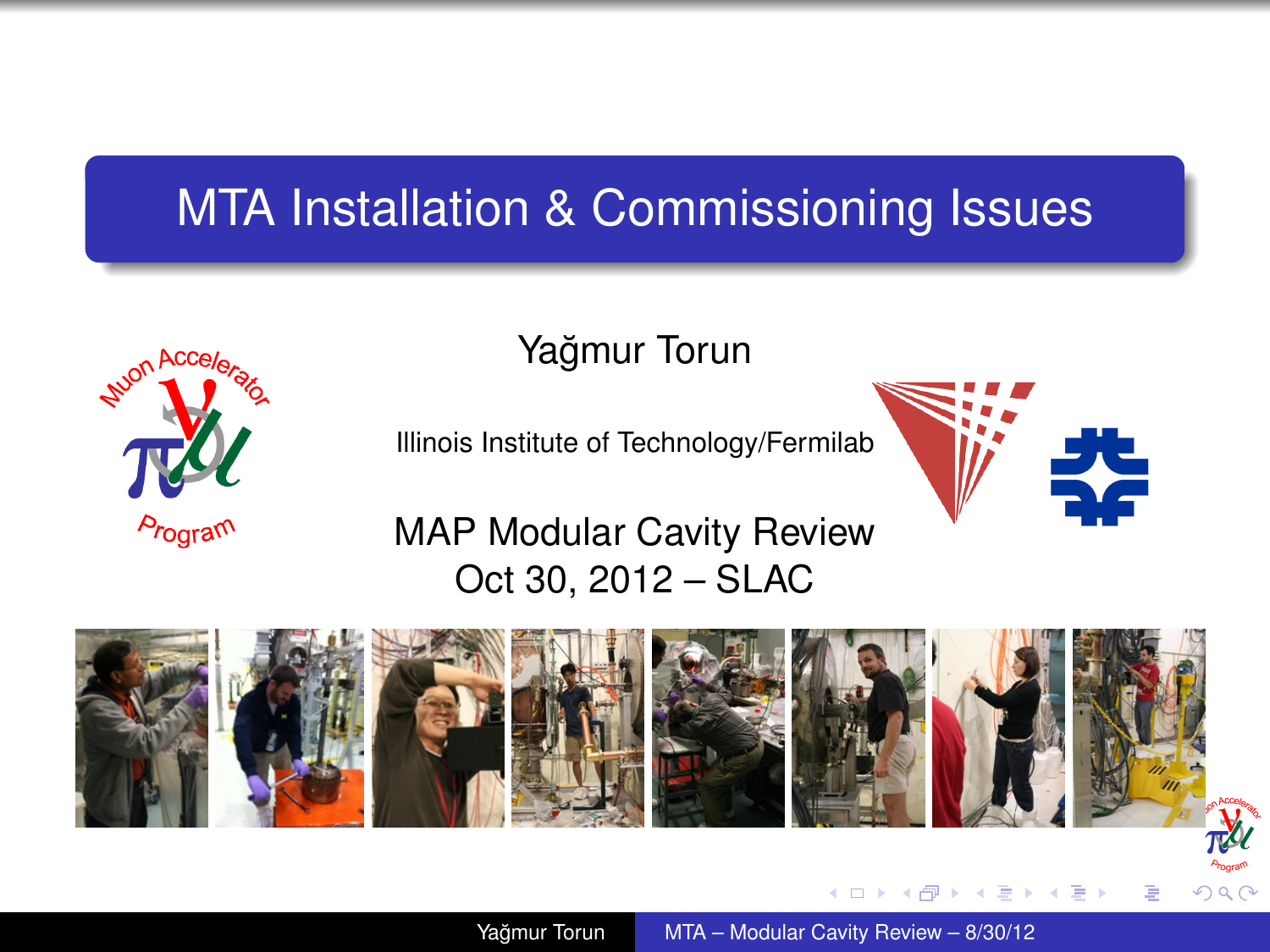There are 2 805-MHz RF stations in the MTA

- **1** solenoid bore
	- main location
	- **•** constrained interface
	- 2m-high centerline
- <sup>2</sup> upstream
	- used for staging, parallel tests
	- no magnetic field
	- new vacuum system being built  $\bullet$
	- **•** flexible interface

ă

K 御 ▶ K ヨ ▶ K ヨ ▶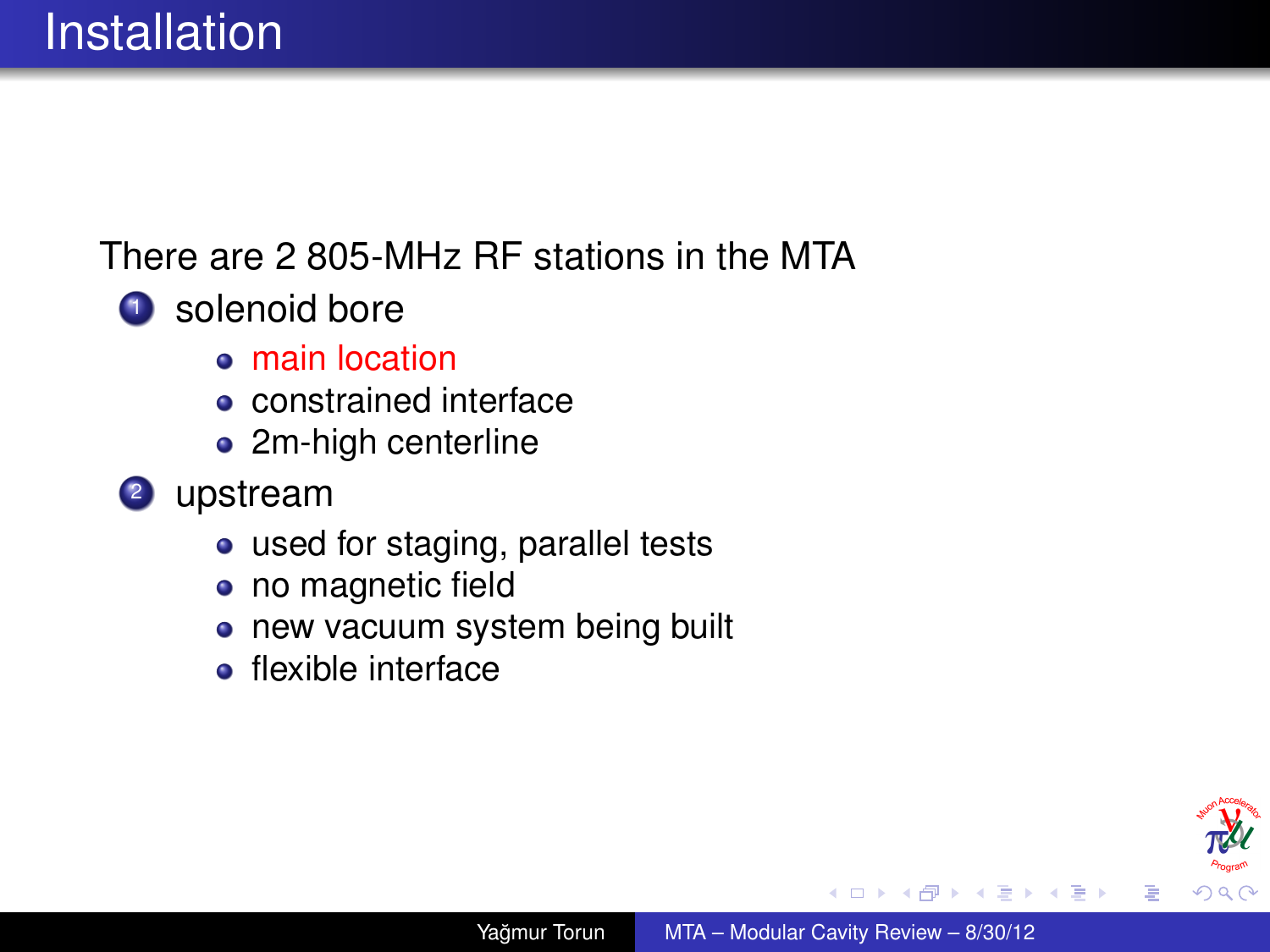- We don't want to rebuild the MTA around this cavity ..
- Limited space in the hall (will only get worse)
- Should respect various mechanical interfaces
	- Mounting in solenoid bore (support rails)
	- Vacuum system (pump-down port position)
	- RF power feed (RF window position)
	- Water cooling
	- **Diagnostics**  $\bullet$



ミト メモト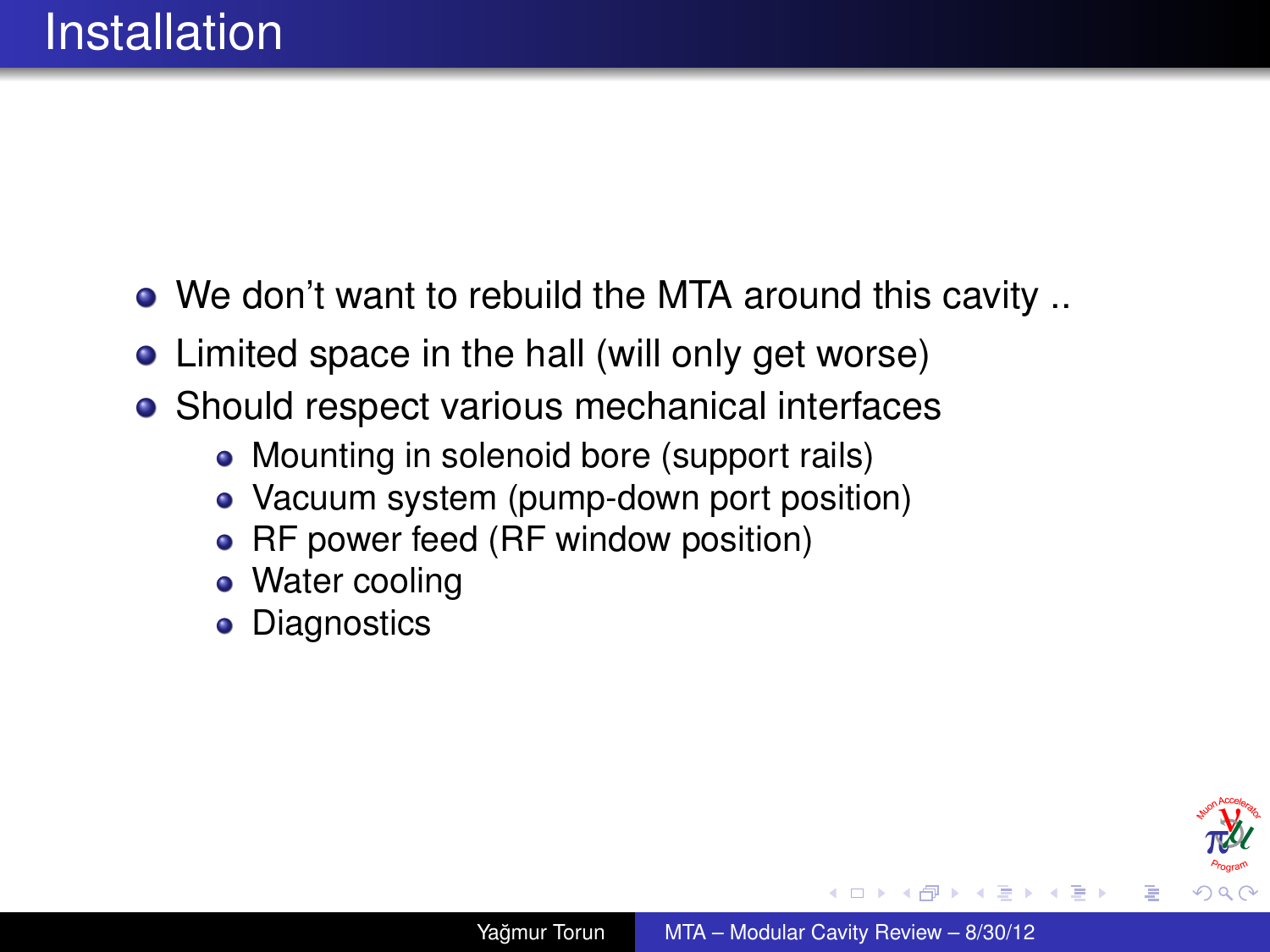## Mechanical support

- rail system in bore
- cavity mounted on transfer rails and rolled into position
- waveguide, vacuum, water, cable connections done in place



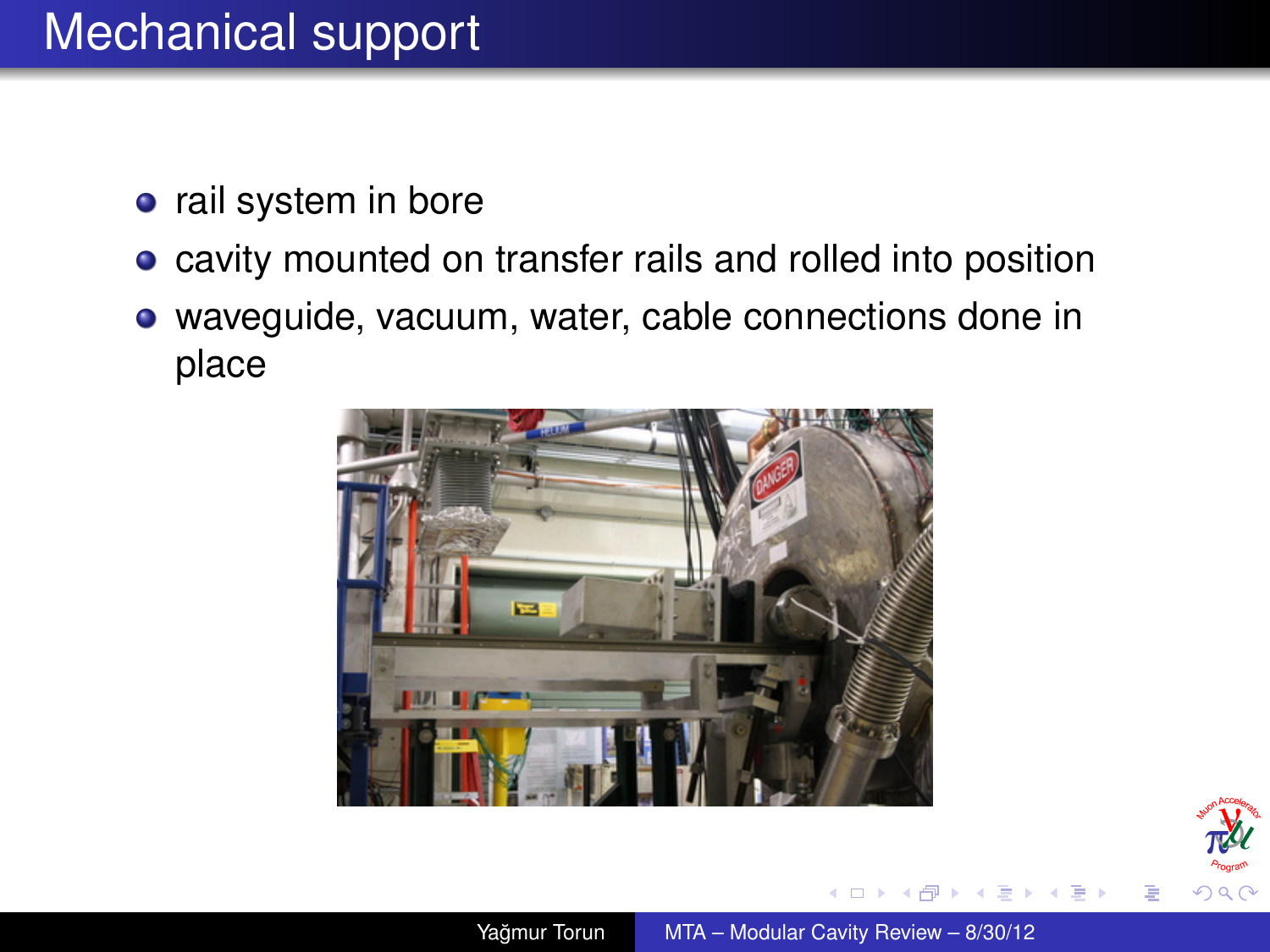

- 12MW klystron (Linac test station)
- About 10-120 $\mu$ s at up to 15 Hz
- Power band 800-810 MHz
- Low-power circulator and high-power hybrid available
- New high-power circulator to be recommissioned
- Long WR975 waveguide run
- Minor adjustments near cavity as needed
- Modular cavity plumbing must match existing window location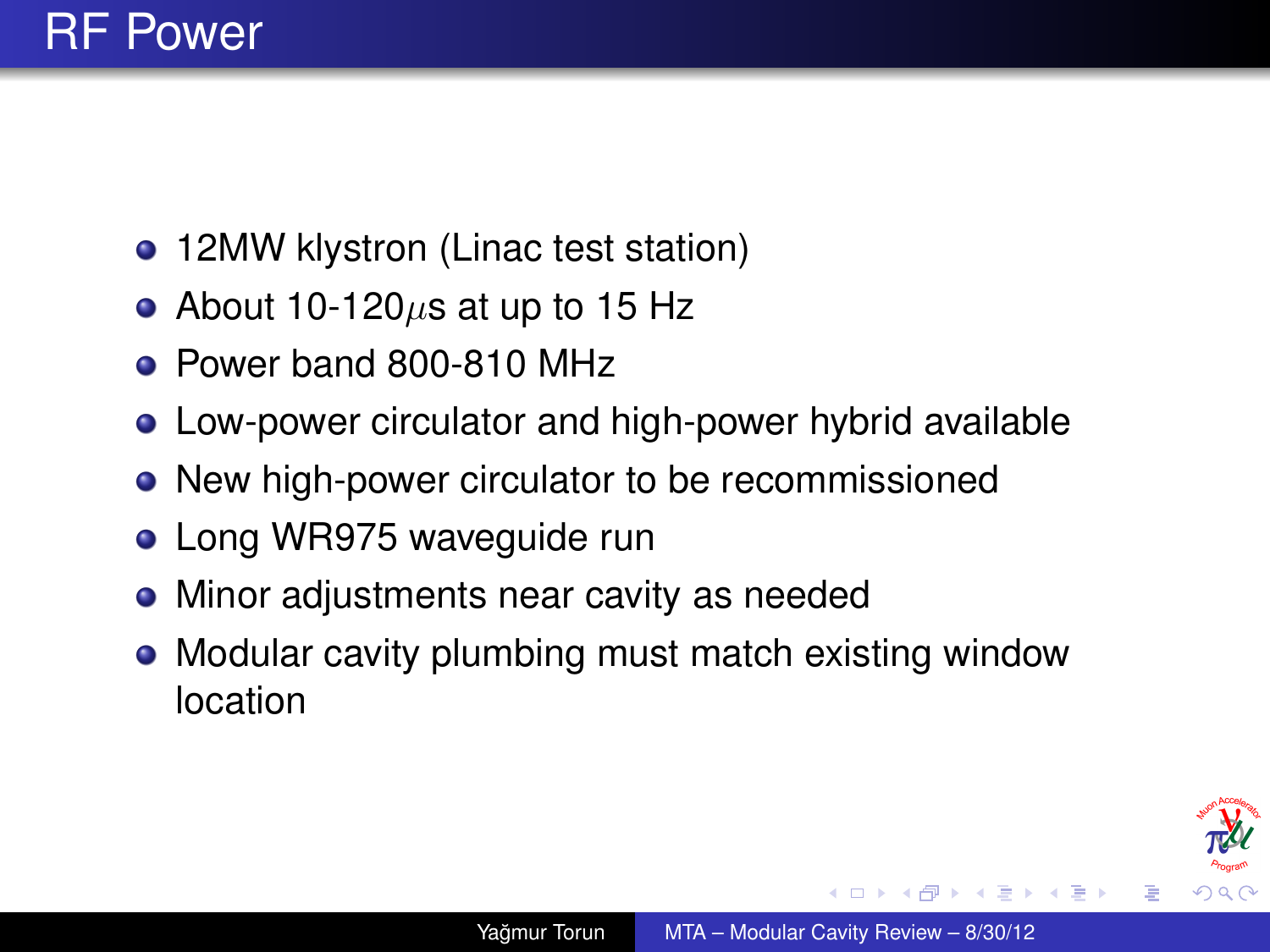- Existing system (scroll, turbo, ion) worked well for other cavities
- Complications due to height and magnetic field
- Modular cavity plumbing must match existing port locations
- We are preparing a similar system for station 2
- Cavity should be shipped under vacuum or purge
- May need to work on diagnostics under purge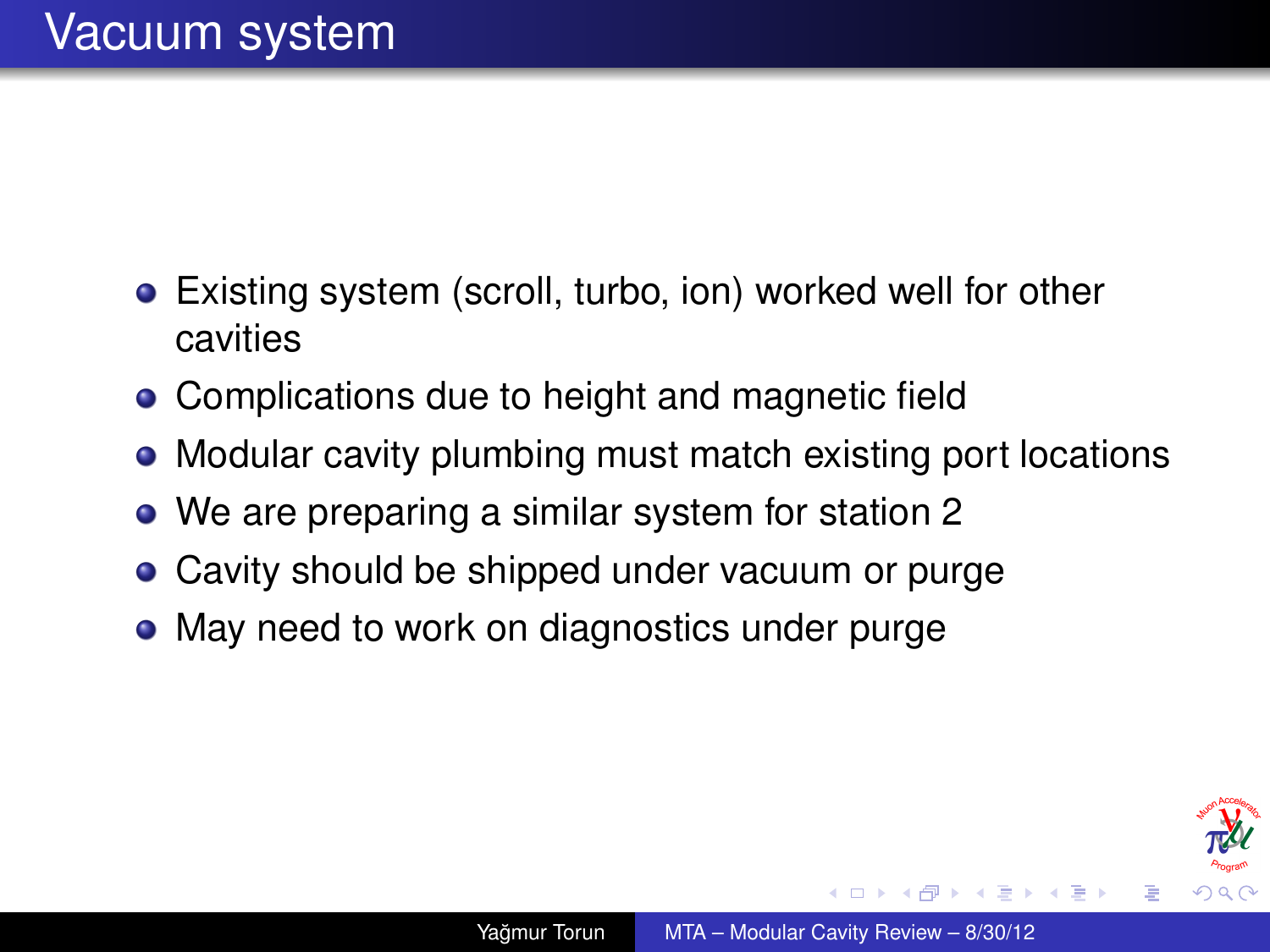## **Diagnostics**

- RF forward, reflected, pickup signals
- **•** Vacuum pressure
- Scintillator+PMT counters for X-ray rates, spectra
- Ionization chambers for radiation dose rates
- Spectrometer for cavity light analysis
- Thermocouples for cavity temperature
- Acoustic sensors for spark detection (under development)
- Toroids for beam intensity
- BPM, MW and scintillator for beam profile
- Environmental monitoring (temp/humidity, clean rm status, etc.)
- Desirable to add direct dark-current measurement/imaging

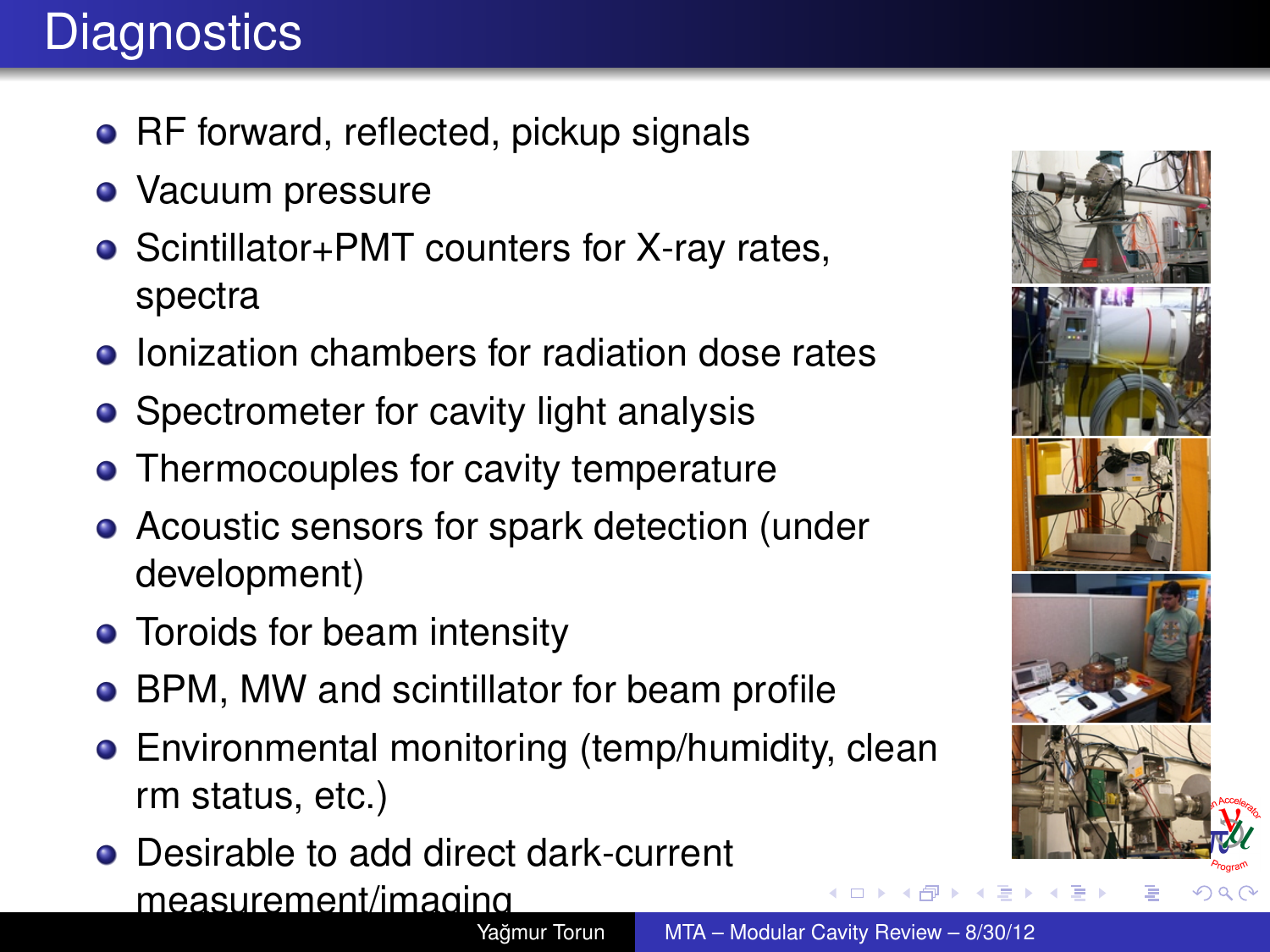- We must stick to a published plan defined as an algorithm/parameter set for control system
- LabView-based system used to automate run following detailed run plan
- **•** further developed/customized as needed for each device under test
- triggers/interlocks (may be) available for vacuum, light, reflected power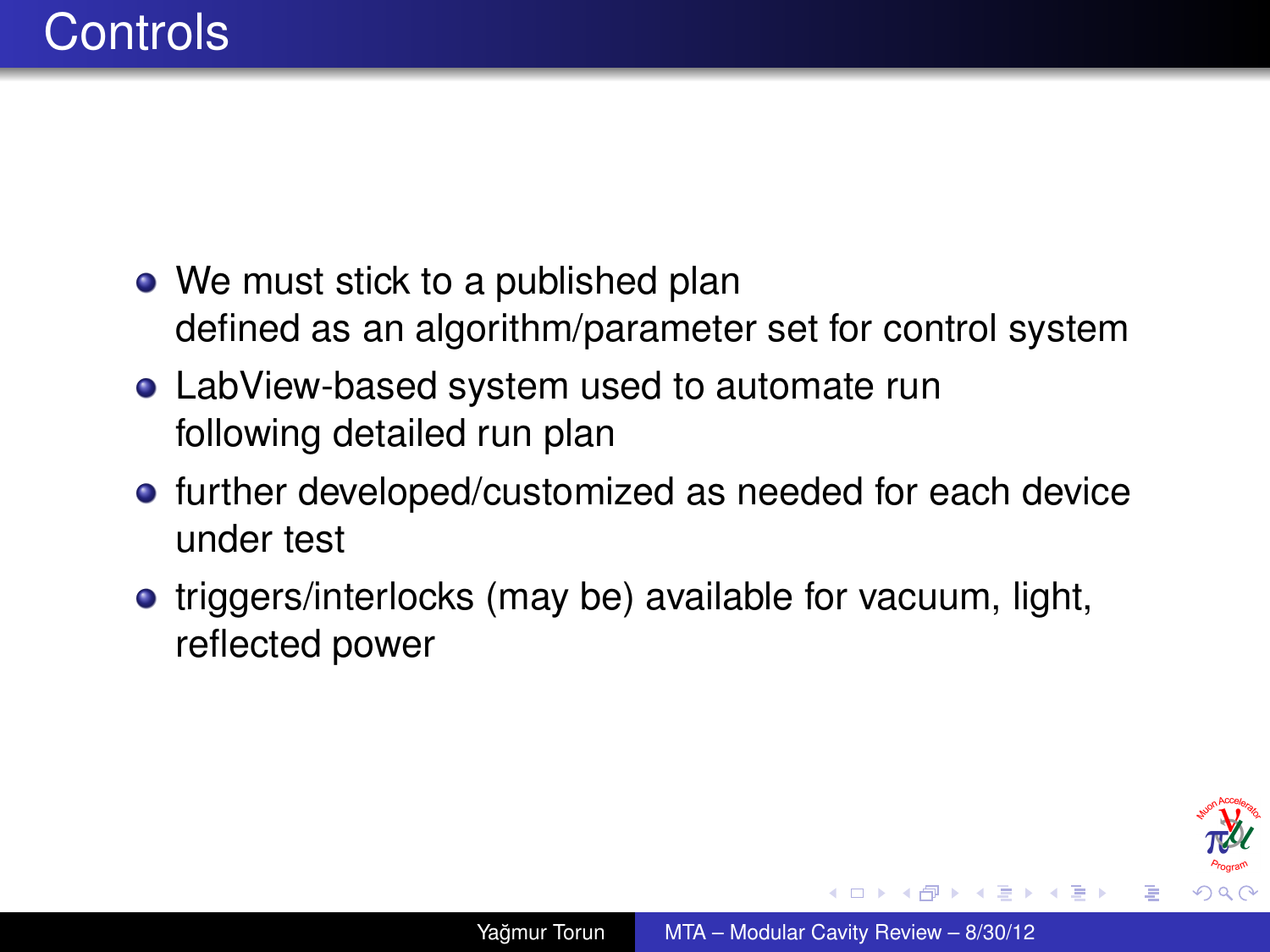## **Inspection**

- Visual inspection needed to monitor interior surface after run milestones
- Cavity to be moved under purge to/from clean room in hall
- Used Fermilab photography services in the past for documenting easily accessible/visible parts
- Borescope-based inspection through ports hasn't worked well
- Prepare standard setup customized for this cavity geometry
- Off-site inspection (eg. TD microscopy lab) for more detailed analysis